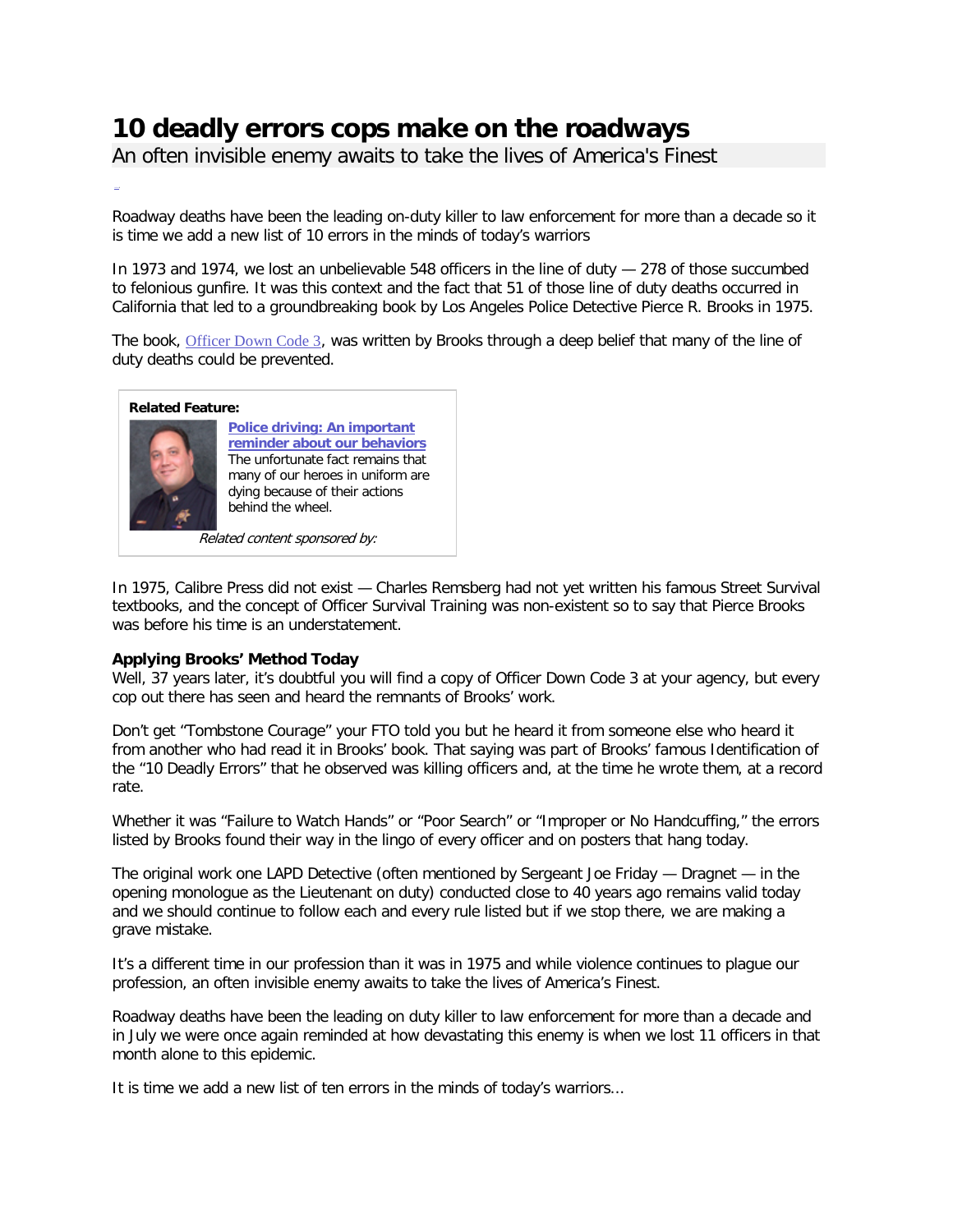#### **1.) Failure to Wear Seatbelt**

It's listed first because it is the easiest to correct. Close to half of every officer killed behind the wheel were not wearing a seatbelt. The excuses are many but the tragedy this mistake causes is unspeakable.

## **2.) Speed Kills**

We warn our kids of this danger but it applies to our profession as well. The difference between 80 mph and 100 mph over ten miles is a mere 90 seconds. Excessive speed is a tremendous risk and unfortunately a week rarely goes by where we don't hear of another line of duty death involving an officer at high speeds in a single vehicle crash.

## **3.) Multitasking**

In 1975, you may have seen a hand held radio and a notepad in a police car. Today, the inside looks like a spaceship. We have always required officers to multi-task but they now face an increasing danger as laptops and cameras replace pens and notepads. There is a time and place for it in our profession but any additional duties behind the wheel besides driving should be done with extreme caution.

## **4.) Tunnel Vision**

We have long known the dangers of tunnel vision in deadly force encounters as stress will often cause the loss of peripheral vision but we must be just as concerned behind the wheel. When the lights and siren go on, we often encounter tunnel vision and that combined with driving can be deadly. When you hear your siren, don't trust your peripheral vision but turn your head and look.

## **5.) Fatigue**

Brooks identified this in his list and it must remain here. We may never know to the extent that fatigue plays in roadway tragedy in our profession but evidence suggests that fatigue continues to be a factor in our safety both on the road and off.

## **6.) Failure to Clear Intersections**

The most dangerous time during a shift is proceeding through intersections. The failure to clear each lane, whether in normal driving or emergency response, can be devastating. It's not the intersection that will kill you...it's the side impact collision.

## **7.) Failure to Wear Reflective Vest**

It's mandated on a federally funded highway but should be worn whenever we step foot out of our vehicle and into traffic.

## **8.) Improper Tire Maintenance**

The only piece of vehicle equipment between you and the road is indeed the most important. A tire with cuts, poor tread or that is under or over inflated can be deadly.

## **9.) Improper Use of Tire Deflation Devices**

The tool consists of a string and sharp objects and the training is often conducted with a short video with little or no practical experience. That combined with high speed vehicles contributes to deaths in our profession every year. An officer should never be standing at or near the roadway when deploying but unfortunately the nature of the activity leads all too often with officers placing themselves in harm's way. If you cannot deploy these devices away from the roadway while using cover/concealment (and a police car doesn't count) then they should not be used.

## **10.) Tombstone Courage**

This term was originally made famous by Pierce Brooks but it also applies to roadways. We drive every day and most days nothing out of the ordinary happens behind the wheel. It is only natural to get overconfident behind the wheel which will lead to Tombstone Courage. As Brooks described over three decades ago, this behavior will send you to the grave.